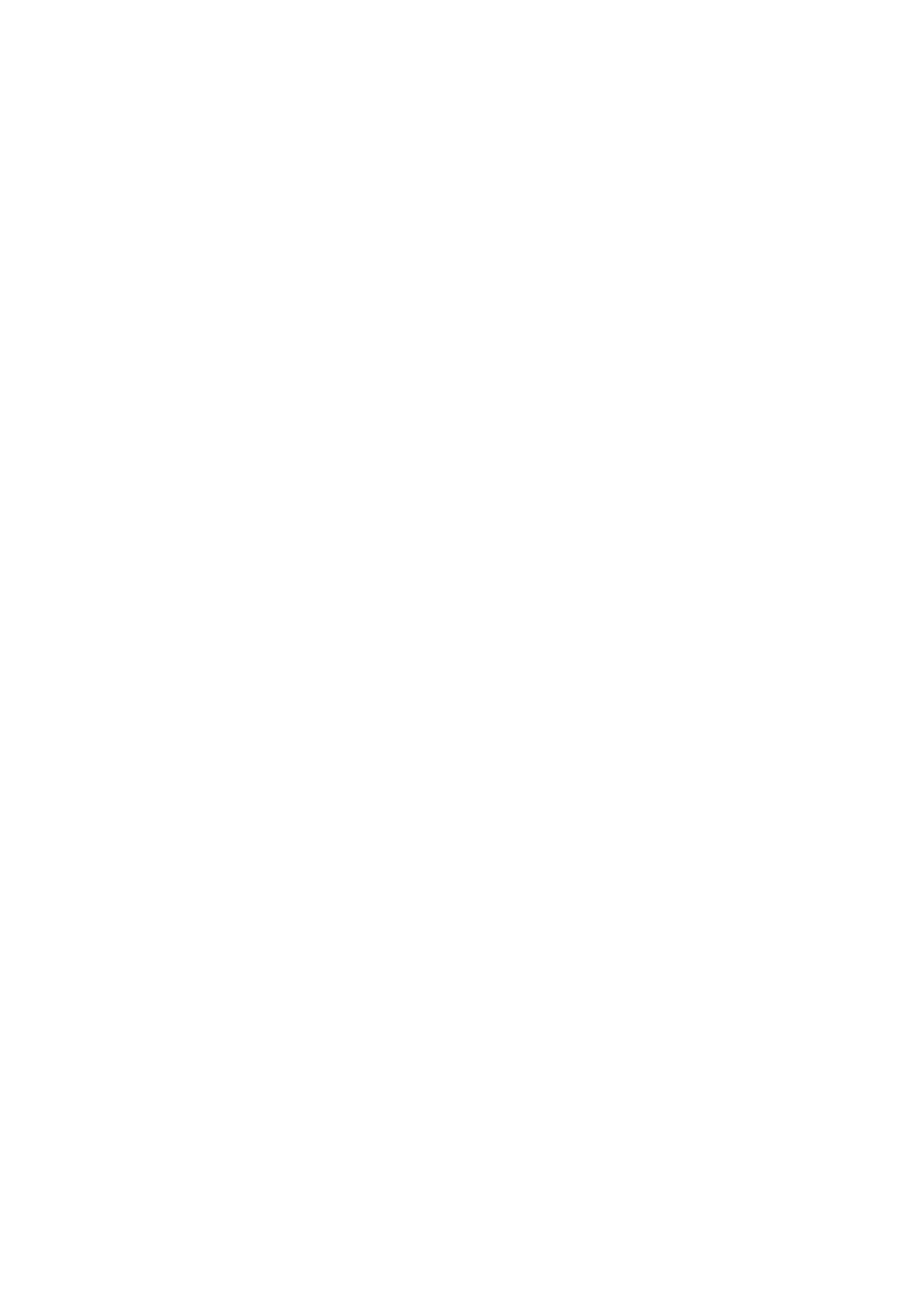*I certify that this PUBLIC BILL, which originated in the LEGISLATIVE ASSEMBLY, has finally passed the LEGISLATIVE COUNCIL and the LEGISLATIVE ASSEMBLY of NEW SOUTH WALES.*

> *Clerk of the Legislative Assembly. Legislative Assembly, Sydney, , 2004*



New South Wales

# **Crimes Legislation Amendment (Terrorism) Bill 2004**

Act No , 2004

An Act to amend the *Crimes Act 1900* and other Acts in connection with terrorist related offences and powers.

See also *Sydney Opera House Trust Amendment Act 2004*.

*I have examined this Bill, and find it to correspond in all respects with the Bill as finally passed by both Houses.*

*Chairman of Committees of the Legislative Assembly.*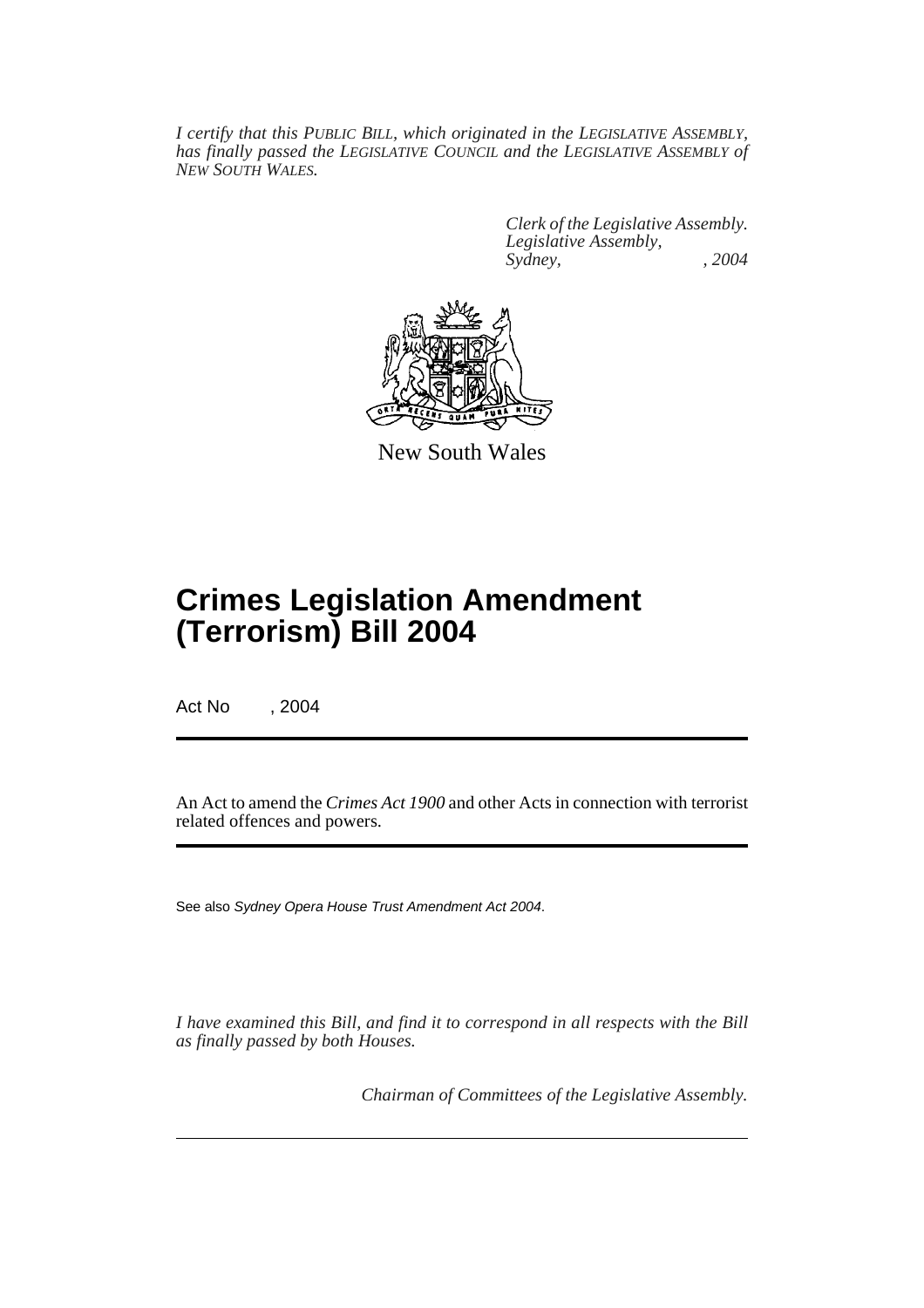# **The Legislature of New South Wales enacts:**

# **1 Name of Act**

This Act is the *Crimes Legislation Amendment (Terrorism) Act 2004*.

# **2 Commencement**

- (1) This Act commences on the date of assent, except as provided by subsection (2).
- (2) Sections 3 and 4, and Schedules 1 and 2, commence on a day or days to be appointed by proclamation.

# **3 Amendment of Crimes Act 1900 No 40**

The *Crimes Act 1900* is amended as set out in Schedule 1.

# **4 Amendment of Criminal Procedure Act 1986 No 209**

The *Criminal Procedure Act 1986* is amended as set out in Schedule 2.

# **5 Amendment of Terrorism (Police Powers) Act 2002 No 115**

The *Terrorism (Police Powers) Act 2002* is amended as set out in Schedule 3.

# **6 Amendment of State Emergency and Rescue Management Act 1989 No 165**

The *State Emergency and Rescue Management Act 1989* is amended as set out in Schedule 4.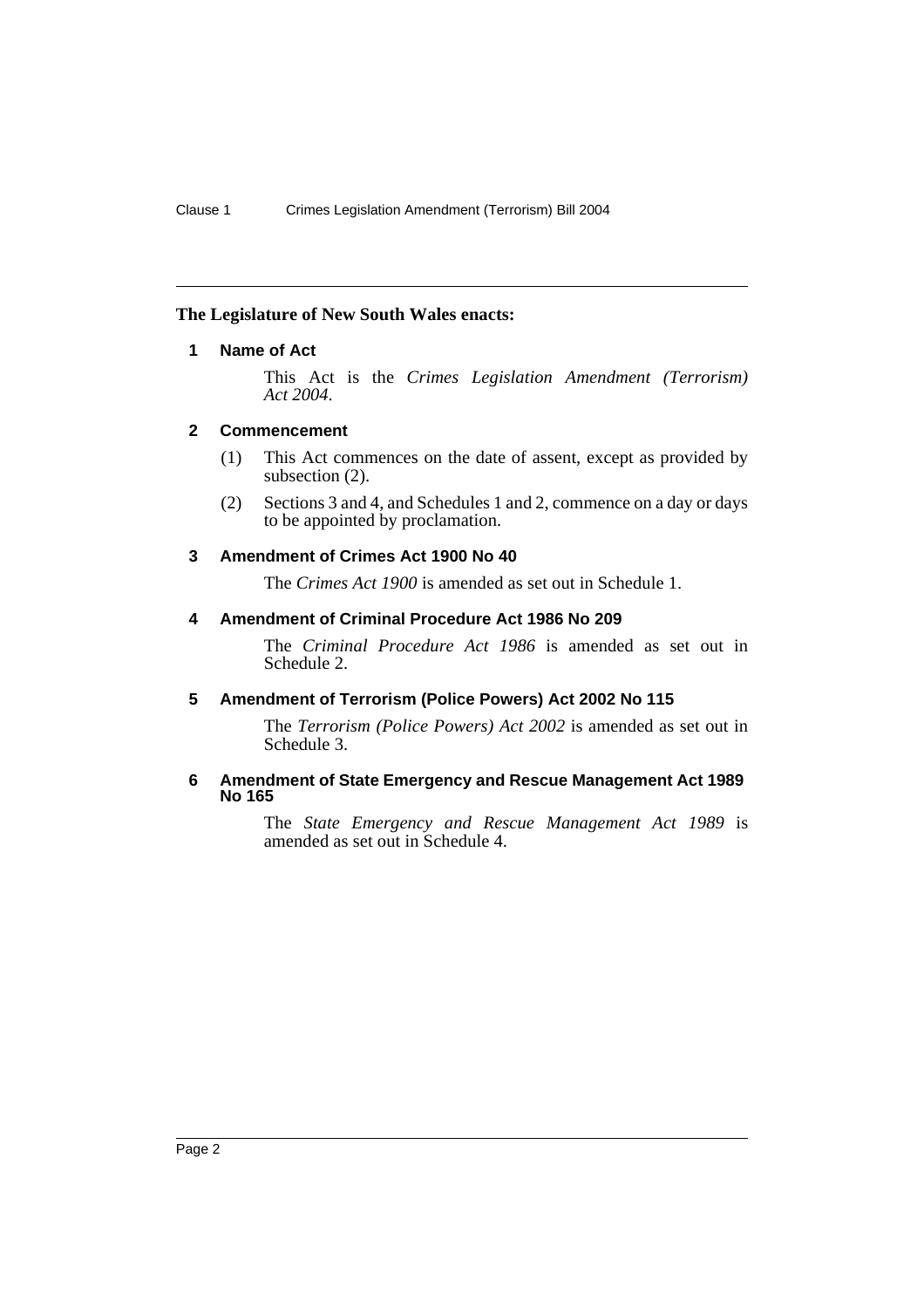Amendment of Crimes Act 1900 New York 1900 Network 1900 Schedule 1

# **Schedule 1 Amendment of Crimes Act 1900**

(Section 3)

# **[1] Section 4 Definitions**

Insert at the end of the section:

(7) A reference in any offence under this Act to causing any poison or other destructive or noxious thing to be administered to or taken by any person includes a reference to causing any person to inhale, take or be exposed to the poison or thing by its release into the person's environment.

# **[2] Section 48**

Omit the section. Insert instead:

# **48 Causing explosives to be placed in or near building, conveyance or public place**

- (1) A person who causes an explosive to be placed in or near:
	- (a) a building, or
	- (b) a vehicle, vessel, train or other conveyance, or
	- (c) a public place,

with the intention of causing bodily harm to any person, is guilty of an offence.

Maximum penalty: Imprisonment for 14 years.

- (2) A person commits an offence under this section whether or not:
	- (a) any explosion occurs, or
	- (b) any bodily harm is caused.

# **[3] Section 55 Possessing or making explosives or other things with intent to injure**

Omit "five years". Insert instead "10 years".

# **[4] Part 3B, heading**

Insert "**explosives,**" before "**firearms**".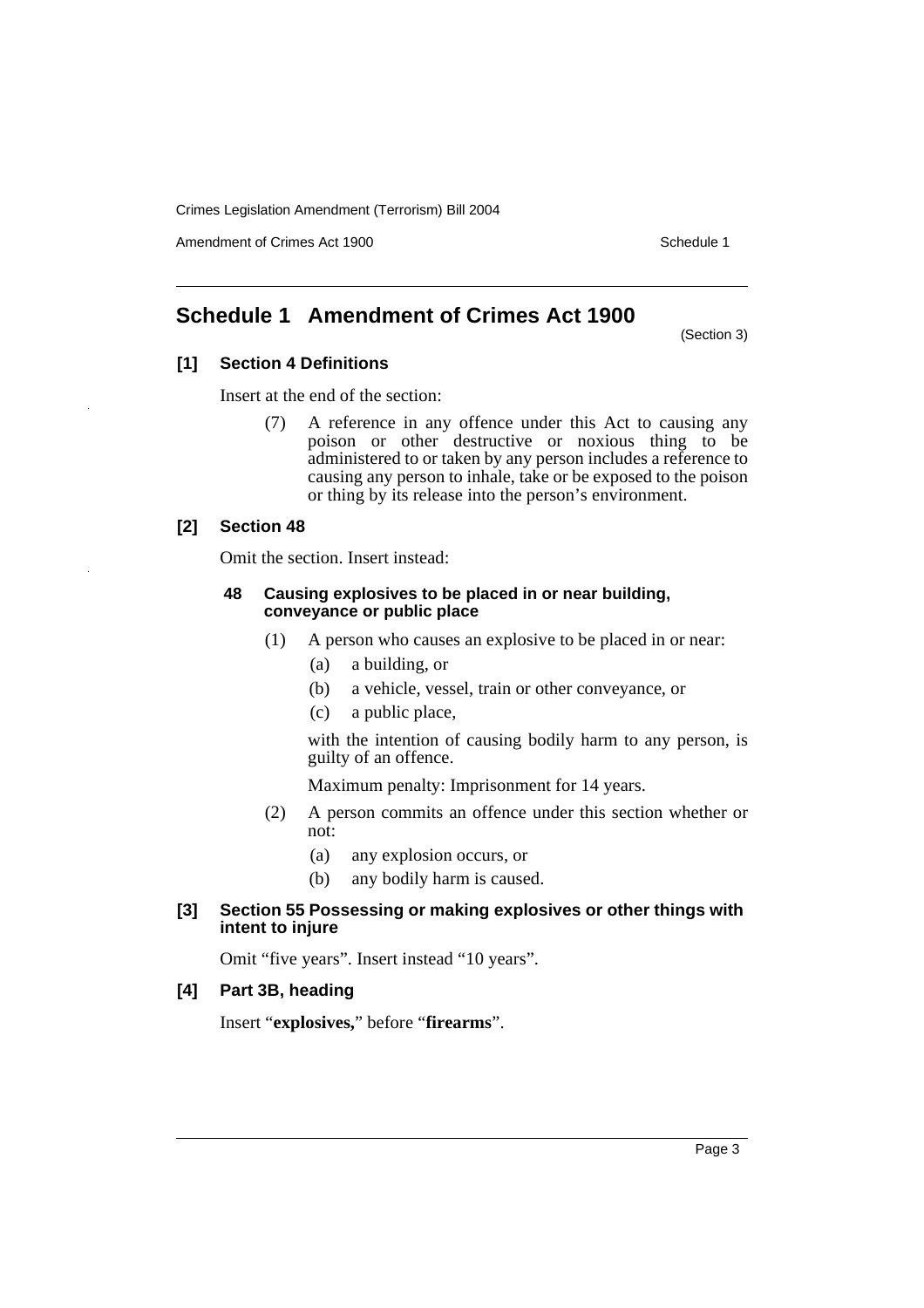Schedule 1 Amendment of Crimes Act 1900

# **[5] Section 93FA**

Insert after section 93F:

#### **93FA Possession or making of explosives**

(1) A person who possesses an explosive in a public place is guilty of an offence.

Maximum penalty: Imprisonment for 5 years.

(2) A person who possesses or makes an explosive, under circumstances that give rise to a reasonable suspicion that the person did not possess or make the explosive for a lawful purpose, is guilty of an offence.

Maximum penalty: Imprisonment for 2 years or 50 penalty units, or both.

- (3) An offence against subsection (2) is a summary offence.
- (4) A person is not guilty of an offence against subsection (1) or (2) for possessing or making an explosive if the person satisfies the court that he or she had a reasonable excuse for doing so or did so for a lawful purpose.

#### **[6] Section 200 Possession etc of explosive or other article with intent to destroy or damage property**

Omit "is liable to imprisonment for 3 years".

Insert instead "is liable (if the article is an explosive) to imprisonment for 7 years or (if the article is not an explosive) to imprisonment for 3 years".

# **[7] Section 203A Definitions**

Insert at the end of the definition of *public facility*:

(e) a public computer system, including a computer system used for the operation of a public facility, for the provision of banking services or for other services to the public.

#### **[8] Section 545D Unlawful making or possession of explosives**

Omit the section.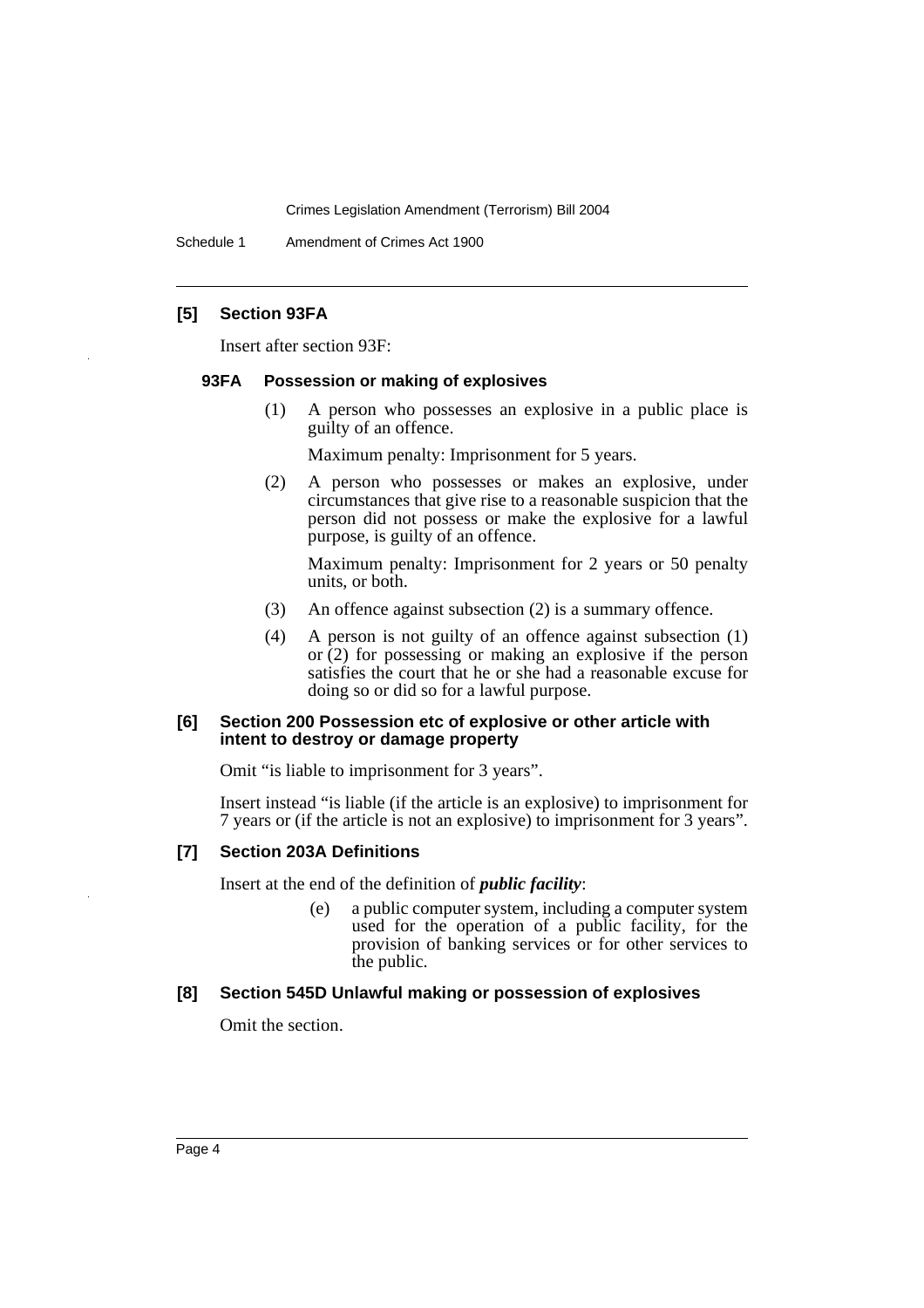Amendment of Crimes Act 1900 Schedule 1

# **[9] Section 545E Possession of dangerous articles other than firearms**

Omit the section and insert it (re-numbered as section 93FB) in appropriate order in Part 3B.

# **[10] Section 357 Searching for and seizing firearms etc**

Omit "section 545E" from section 357 (1) (b).

Insert instead "section 93FB".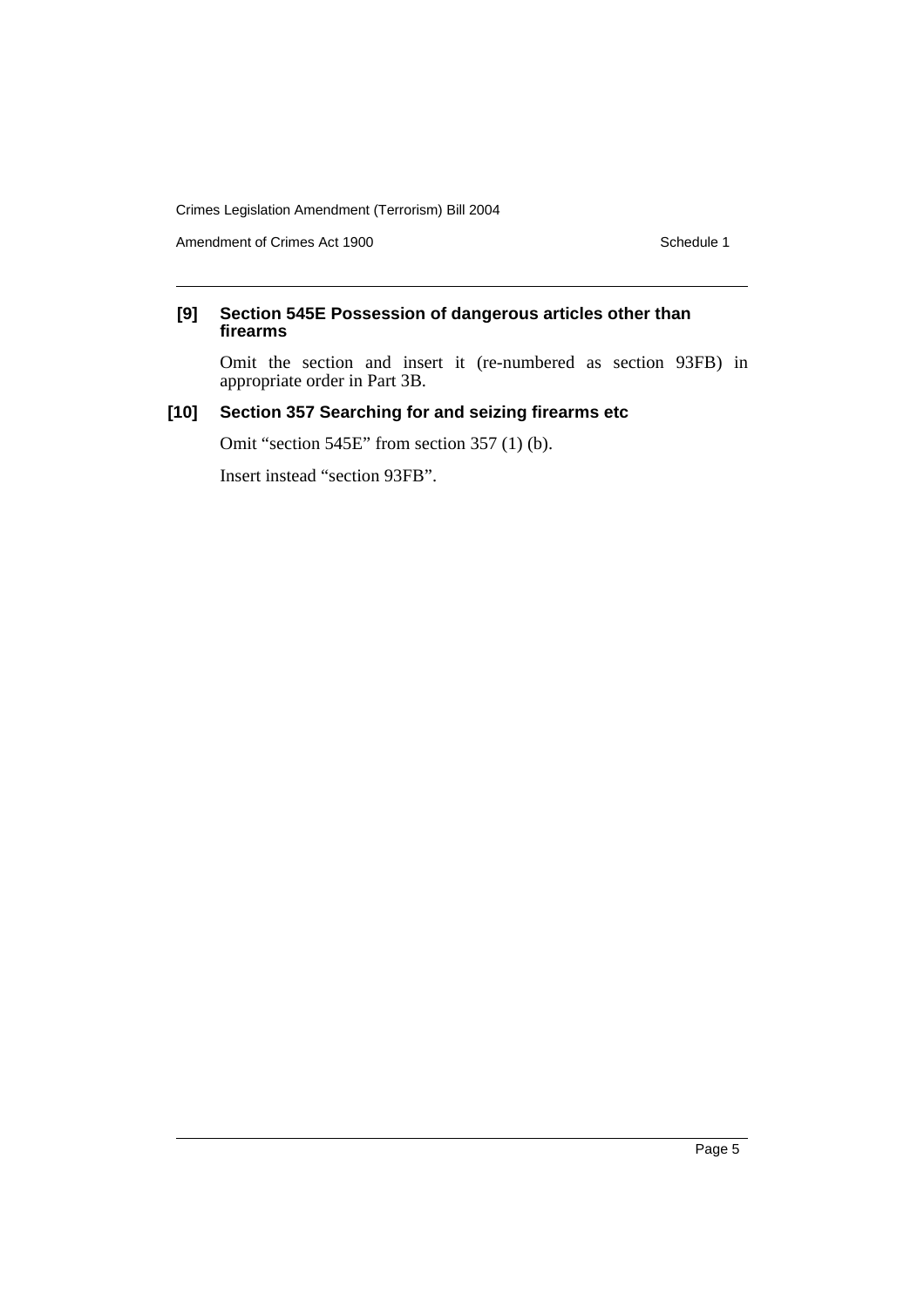Schedule 2 Amendment of Criminal Procedure Act 1986

# **Schedule 2 Amendment of Criminal Procedure Act 1986**

(Section 4)

# **Schedule 1 Indictable offences triable summarily**

Insert "93FA (1)," after "section" in item 6 of Table 2.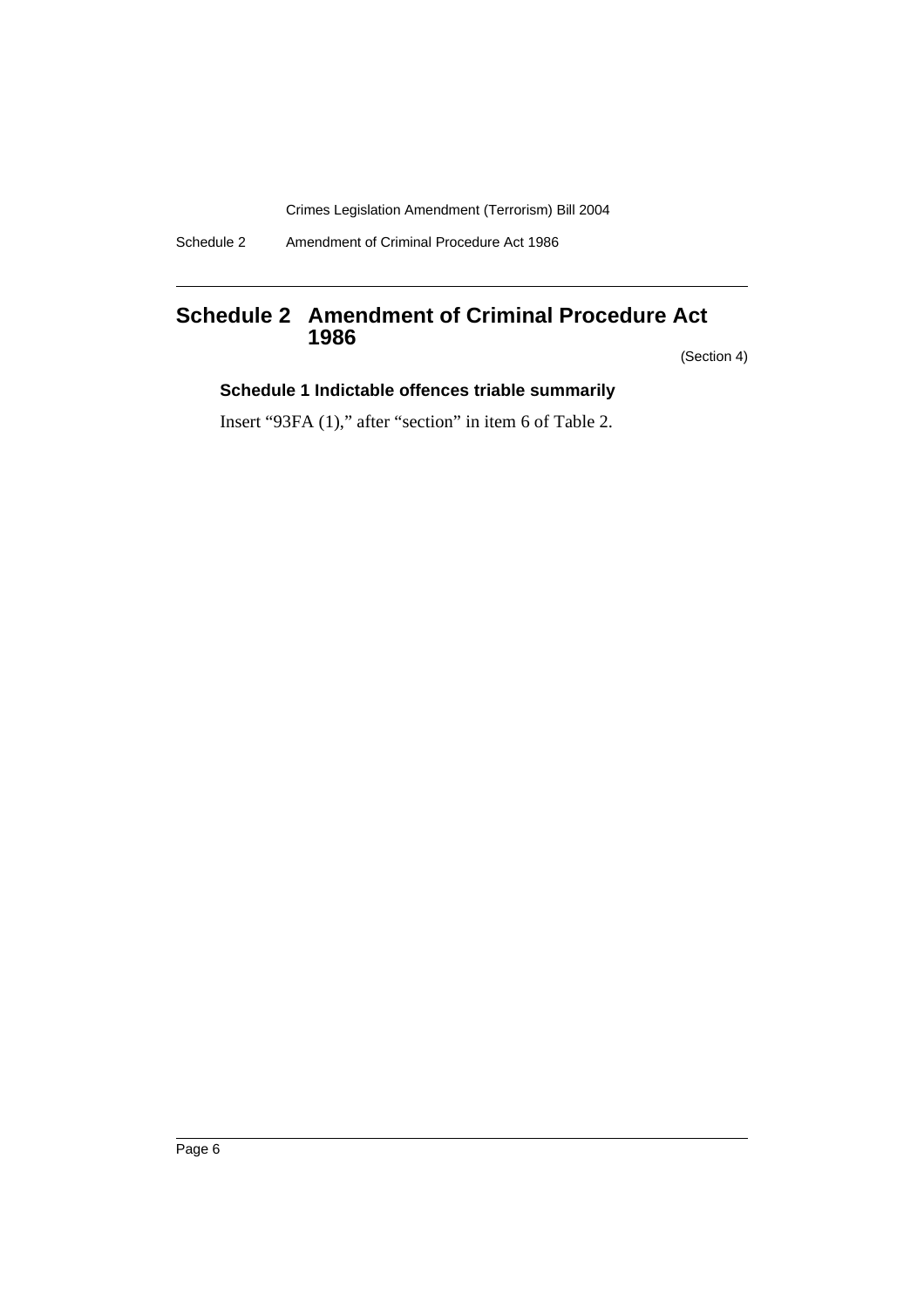Amendment of Terrorism (Police Powers) Act 2002 Schedule 3

# **Schedule 3 Amendment of Terrorism (Police Powers) Act 2002**

(Section 5)

## **[1] Section 5 Authorisation of special powers to prevent terrorist acts**

Omit "an imminent threat of a terrorist act" from section 5 (a).

Insert instead "a threat of a terrorist act occurring in the near future".

# **[2] Section 14A**

Insert after section 14:

# **14A Power to give directions to government agencies**

- (1) The Commissioner of Police or other police officer referred to in section 8 may, for the purposes of facilitating the exercise of the special powers conferred by this Act, give a government agency directions with respect to the exercise of the powers or functions of the agency.
- (2) The government agency is authorised and required to comply with the direction.
- (3) In this section:

*government agency* includes a government department, a public or local authority, a State owned corporation and any member or officer of any such department, authority or corporation, but does not include a parliamentary or judicial body or its members or officers.

# **[3] Section 19A**

Insert after section 19:

#### **19A Cordon around target area**

- (1) A police officer may, for the purposes of stopping and searching under this Part persons, vehicles or premises in a target area, place a cordon around the target area or any part of it.
- (2) A cordon may include any form of physical barrier, including a roadblock on any road in or in the vicinity of the target area.